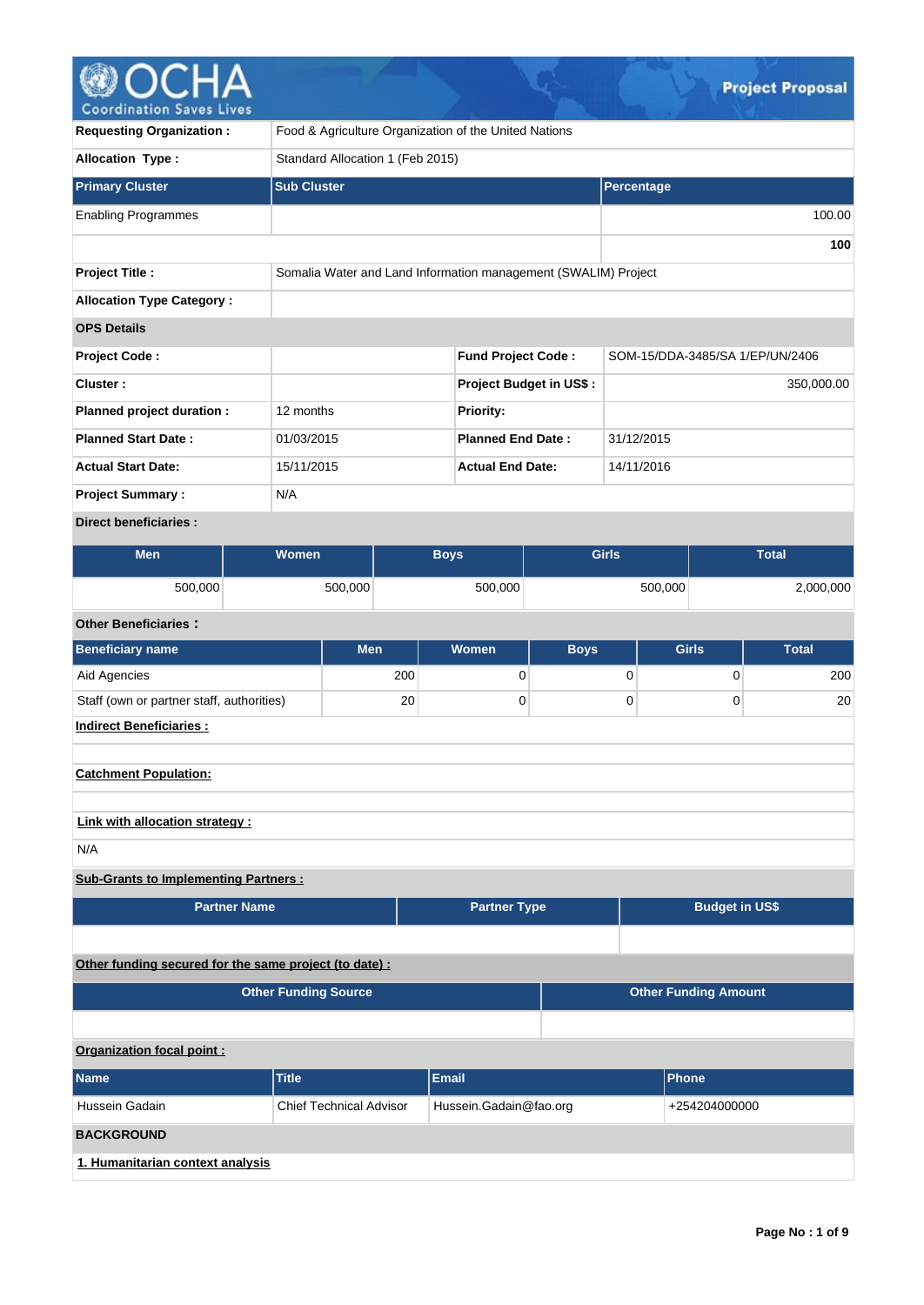Humanitarian situation in Somalia has deteriorated since the start of 2014 due to a combination of factors including delayed rains, disrupted planting season and rising food prices in south central regions affected by the on-going military offensive. Recent assessment by the Food Security and Nutrition Analysis Unit (FSNAU) indicates that the number of people facing crisis and emergency food security situation has increased to over 1 million. An additional 2.1 million people are barely able to meet their food needs and remain vulnerable to shocks that could push them back into a food security crisis. This brings the total number of people in need of lifesaving and livelihood assistance to over 3 million. Additional, to reduce vulnerability against future shocks, interventions are required to protect livelihoods and assets and strengthen the resilience of communities.

Droughts and floods in Somalia remain a major development challenge causing agricultural damage and loss and contributing significantly to the perpetual problem of food insecurity in the country.

Droughts and floods cause great suffering to the affected communities, with women and children bearing the heaviest brunt. The gains made through sustained humanitarian actions will be compromised if drought and flood risks continue to be high among affected communities, and will subsequently limit the impacts of reconstruction and development investments in Somalia.

#### **2. Needs assessment**

In the last three years, through the support of CHF and other donors, SWALIM has developed drought and flood datasets, tools and information products and services that are helping humanitarian agencies effectively address the perpetual problem of droughts and floods in Somalia. These includes a high resolution spatial database of flood prone areas on the Juba and Shabelle rivers, Spatial temporal drought severity analysis using the Combined Drought Index (CDI), the Flood Risk and Response Information Management System (FRRIMS) for the Juba and Shabelle rivers and Drought and Flash Flood Information Centres in Somaliland (NERAD) and Puntland (HADMA).

To increase the impact of these investments, a number of gaps need to be addressed. Awareness on SWALIM drought and flood datasets, tools and information products and services and their potential application to addressing drought and flood related problems should be increased among the organization involved in drought and flood interventions. The technical capacity of organizations should be improved so that they can use these datasets, tools and information products and services more efficiently. Mass media, particularly radio and mobile phone Short Message Service (SMS) should be used to reach a larger proportion of the affected communities in a timely manner.

#### **3. Description Of Beneficiaries**

N/A

#### **4. Grant Request Justification**

N/A

#### **5. Complementarity**

For over 10 years, SWALIM has addressed droughts and floods problems in Somalia. Two Early Warning centres have been established in Puntland Somaliland. Major activities include the monitoring of weather across the country through an array of weather stations, that provide near real time information. SWALIM also monitors droughts using the Combined Drought Index (CDI) which gives spatial distribution and severity of droughts. Together with HADMA and NERAD, SWALIM has developed droughts and floods contingency plans for Puntland and Somaliland. The capacity building of line ministries and other key stakeholders for disaster risk reduction information management has been built.

SWALIM continues to take lead in the Somali Flood Working Group (FWG) and has been managing the Flood Risk and Response Information Management System (FRRIMS) which is widely used to provide key information on floods along the Juba and Shabelle Rivers.

Using high resolution satellite imageries, the project has been able to map the river breakage and weak river embankments along the Juba and Shabelle Rivers.

Other activities include compilation and distribution of regional monthly weather updates and drought and flood watch bulletins as well as establishment and staffing of data centres in key ministries. Currently, there are 12 support staff working hand in hand with the Ministries of Agriculture, Water and Environment supporting natural resources information management.

#### **LOGICAL FRAMEWORK**

#### **Overall project objective**

Improved flood and drought early warning, preparedness and response in Somalia through the use of SWALIM drought and floods information products and services.

#### **Enabling Programmes**

| <b>Cluster objectives</b> | Strategic Response Plan (SRP) objectives | <b>Percentage of activities</b> |
|---------------------------|------------------------------------------|---------------------------------|
| N/A                       | N/A                                      | 100                             |

| <b>Contribution to Cluster/Sector Objectives:</b>                                                                            |  |
|------------------------------------------------------------------------------------------------------------------------------|--|
| Outcome 1                                                                                                                    |  |
| SWALIM information is applied efficiently to reduce drought and flood risk and improve preparedness and response in Somalia. |  |
| Output 1                                                                                                                     |  |
| <b>Description</b>                                                                                                           |  |
|                                                                                                                              |  |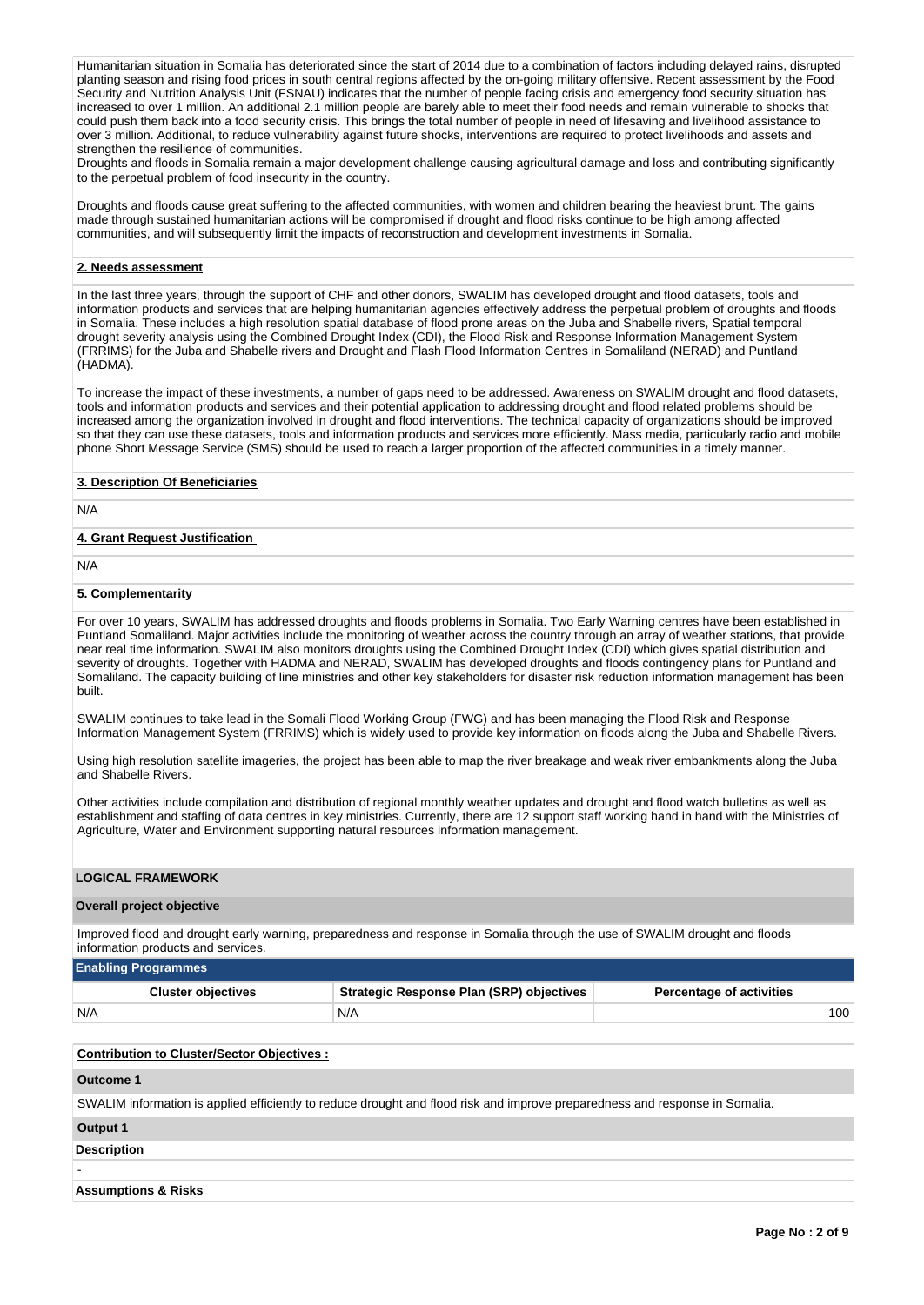| <b>Indicators</b>             | <b>End cycle beneficiaries</b>          |                                                                                                                                                                                                                                                                        |            |              |                   |  |               |  |  |  |  |  |
|-------------------------------|-----------------------------------------|------------------------------------------------------------------------------------------------------------------------------------------------------------------------------------------------------------------------------------------------------------------------|------------|--------------|-------------------|--|---------------|--|--|--|--|--|
|                               |                                         |                                                                                                                                                                                                                                                                        |            |              |                   |  | End<br>cycle  |  |  |  |  |  |
| Code                          | <b>Cluster</b>                          | <b>Indicator</b>                                                                                                                                                                                                                                                       | <b>Men</b> | <b>Women</b> | <b>Boys Girls</b> |  | <b>Target</b> |  |  |  |  |  |
| Indicator 1.1                 | <b>Enabling Programmes</b>              | None                                                                                                                                                                                                                                                                   |            |              |                   |  | 0             |  |  |  |  |  |
| <b>Means of Verification:</b> |                                         |                                                                                                                                                                                                                                                                        |            |              |                   |  |               |  |  |  |  |  |
| Indicator 1.2                 | <b>Enabling Programmes</b>              | Number of bulletins produced during the Gu and<br>Deyr rainy seasons                                                                                                                                                                                                   |            |              |                   |  | 100           |  |  |  |  |  |
| <b>Means of Verification:</b> |                                         |                                                                                                                                                                                                                                                                        |            |              |                   |  |               |  |  |  |  |  |
| Indicator 1.3                 | <b>Enabling Programmes</b>              | Number of organizations and communities<br>recieving flood information products and services.                                                                                                                                                                          |            |              |                   |  | 200           |  |  |  |  |  |
| <b>Means of Verification:</b> |                                         |                                                                                                                                                                                                                                                                        |            |              |                   |  |               |  |  |  |  |  |
| <b>Activities</b>             |                                         |                                                                                                                                                                                                                                                                        |            |              |                   |  |               |  |  |  |  |  |
| Activity 1.1.1                |                                         |                                                                                                                                                                                                                                                                        |            |              |                   |  |               |  |  |  |  |  |
|                               | <b>Standard Activity: Not Selected</b>  |                                                                                                                                                                                                                                                                        |            |              |                   |  |               |  |  |  |  |  |
|                               |                                         |                                                                                                                                                                                                                                                                        |            |              |                   |  |               |  |  |  |  |  |
|                               |                                         | Produce daily, weekly, dekadal and monthly rainfall, flood and drought bulletins inclduing maps of the overall rainfdll perormance during the<br>2015 Gu and Deyr rainy seasons and disseminate the same through various outlets including email, radio and website.   |            |              |                   |  |               |  |  |  |  |  |
| Activity 1.1.2                |                                         |                                                                                                                                                                                                                                                                        |            |              |                   |  |               |  |  |  |  |  |
|                               | <b>Standard Activity: Not Selected</b>  |                                                                                                                                                                                                                                                                        |            |              |                   |  |               |  |  |  |  |  |
|                               | Management Information System (FRRMIS). | Analyzing together with the flood information group (FSNAU, OCHA, FEWS NET and others) the Gu and Deyr 2015 flood information<br>including areas inundated, affected population and infrastructure and disseminate the information through the Flood Risk and Response |            |              |                   |  |               |  |  |  |  |  |
| Activity 1.1.3                |                                         |                                                                                                                                                                                                                                                                        |            |              |                   |  |               |  |  |  |  |  |
|                               | <b>Standard Activity: Not Selected</b>  |                                                                                                                                                                                                                                                                        |            |              |                   |  |               |  |  |  |  |  |
|                               |                                         | Continue monitoring river breakages and flooded areas during the 2015 Gu and Dery rains using satellite imagery and field verification.                                                                                                                                |            |              |                   |  |               |  |  |  |  |  |
| <b>Outcome 2</b>              |                                         |                                                                                                                                                                                                                                                                        |            |              |                   |  |               |  |  |  |  |  |
|                               |                                         | Capacity of Somaliland and Puntland disaster management agenices (NERAD and HADMA) strengthened.                                                                                                                                                                       |            |              |                   |  |               |  |  |  |  |  |
| Output 2                      |                                         |                                                                                                                                                                                                                                                                        |            |              |                   |  |               |  |  |  |  |  |
| <b>Description</b>            |                                         |                                                                                                                                                                                                                                                                        |            |              |                   |  |               |  |  |  |  |  |

## **Assumptions & Risks**

## **Indicators**

-

|                               |                            |                                                                              |            | End cycle beneficiaries |                   | End<br>cycle  |
|-------------------------------|----------------------------|------------------------------------------------------------------------------|------------|-------------------------|-------------------|---------------|
| Code                          | <b>Cluster</b>             | <b>Indicator</b>                                                             | <b>Men</b> | <b>Women</b>            | <b>Boys Girls</b> | <b>Target</b> |
| Indicator 2.1                 | <b>Enabling Programmes</b> | None                                                                         |            |                         |                   | 0             |
| <b>Means of Verification:</b> |                            |                                                                              |            |                         |                   |               |
| Indicator 2.2                 | <b>Enabling Programmes</b> | Training workshops and on job working session                                |            |                         |                   | 10            |
| <b>Means of Verification:</b> |                            |                                                                              |            |                         |                   |               |
| Indicator 2.3                 | <b>Enabling Programmes</b> | Number of organizations supported by NERAD<br>and HADMA on drought emergency |            |                         |                   | 20            |
| <b>Means of Verification:</b> |                            |                                                                              |            |                         |                   |               |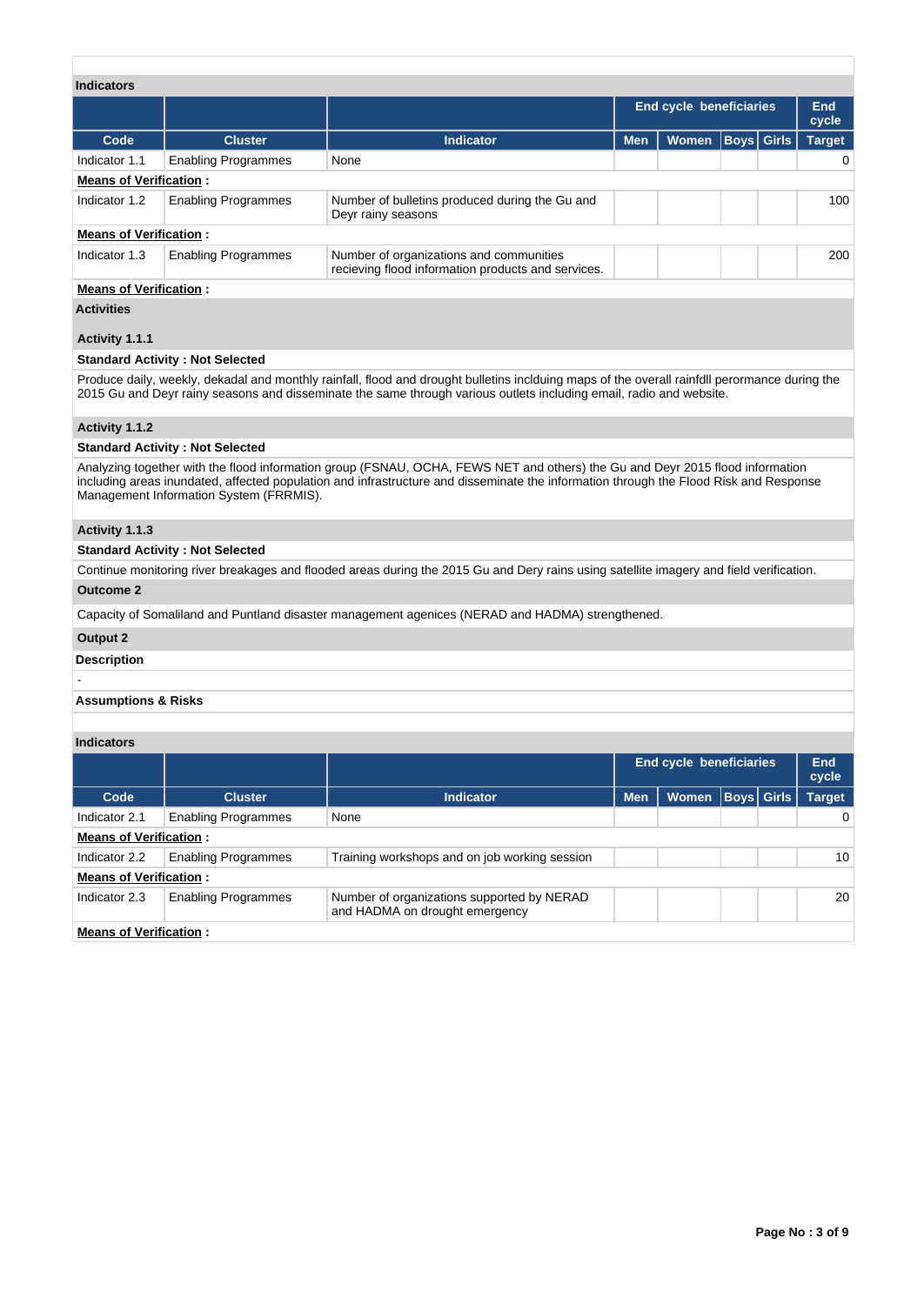#### **Activities**

#### **Activity 2.2.1**

#### **Standard Activity : Not Selected**

Further develop the capacity of NERAD and HADMA disaster early warning centres to monitor, analyze, interpret and disseminate drought and flood information through staff training, provision of equipments and software.

#### **Activity 2.2.2**

#### **Standard Activity : Not Selected**

Share, promote and support the use of the Somaliland and Puntland drought and flood contigency plans by all organizations working on drought and flood interventions in the two regions.

#### **Activity 2.2.3**

#### **Standard Activity : Not Selected**

Support NERAD and HADMA on the use and analysis of the startegic water sources information to address drought emeregencies and response by humanitarian agencies including staff training.

#### **Additional Targets :**

# **M & R**

#### **Monitoring & Reporting plan**

N/A

#### **Workplan**

| Activitydescription                                                                                                                                                                                                              | Year |          | $\mathbf{2}$ | 3 | 5 | 6 | 8 | 9 | 10 I | 11 12 |                        |
|----------------------------------------------------------------------------------------------------------------------------------------------------------------------------------------------------------------------------------|------|----------|--------------|---|---|---|---|---|------|-------|------------------------|
| Activity 1.1.1: Produce daily, weekly, dekadal and monthly rainfall, flood and<br>drought bulletins inclduing maps of the overall rainfdll perormance during the 2015                                                            |      |          |              |   |   |   |   |   |      | X.    | $\mathsf{X}$           |
| Gu and Deyr rainy seasons and disseminate the same through various outlets<br>including email, radio and website.                                                                                                                | 2016 | $\times$ | X            |   |   |   |   |   |      |       |                        |
| Activity 1.1.2: Analyzing together with the flood information group (FSNAU, OCHA,<br>FEWS NET and others) the Gu and Deyr 2015 flood information including areas                                                                 |      |          |              |   |   |   |   |   |      | X     | $\mathsf{I}\mathsf{X}$ |
| inundated, affected population and infrastructure and disseminate the information<br>through the Flood Risk and Response Management Information System (FRRMIS).                                                                 | 2016 | X.       | X            |   |   |   |   |   |      |       |                        |
| Activity 1.1.3: Continue monitoring river breakages and flooded areas during the<br>2015 Gu and Dery rains using satellite imagery and field verification.                                                                       |      |          |              |   |   |   |   |   |      | X     | ΙX.                    |
|                                                                                                                                                                                                                                  | 2016 |          |              |   |   |   |   |   |      |       |                        |
| Activity 2.2.1: Further develop the capacity of NERAD and HADMA disaster early<br>warning centres to monitor, analyze, interpret and disseminate drought and flood                                                               | 2015 |          |              |   |   |   |   |   |      | X     | İΧ                     |
| information through staff training, provision of equipments and software.                                                                                                                                                        | 2016 | $\times$ | IX.          |   |   |   |   |   |      |       |                        |
| Activity 2.2.2: Share, promote and support the use of the Somaliland and Puntland<br>drought and flood contigency plans by all organizations working on drought and<br>flood interventions in the two regions.                   |      |          |              |   |   |   |   |   |      | X     | $\mathsf{X}$           |
|                                                                                                                                                                                                                                  |      |          |              |   |   |   |   |   |      |       |                        |
| 2015<br>Activity 2.2.3: Support NERAD and HADMA on the use and analysis of the<br>startegic water sources information to address drought emeregencies and<br>response by humanitarian agencies including staff training.<br>2016 |      |          |              |   |   |   |   |   |      | X     | $\mathsf{X}$           |
|                                                                                                                                                                                                                                  |      | X        | X            |   |   |   |   |   |      |       |                        |

## **OTHER INFO**

## **Accountability to Affected Populations**

N/A

## **Implementation Plan**

Daily, weekly, dekadal and monthly rainfall, flood and drought bulletins will be produced based on SWALIM weather monitoring network. The bulletins will then be disseminated by Radio, Email, SMS and flood information website. In collaboration with the flood working group, SWALIM will analyse flood inundated areas, affected population and infrastructure and disseminate the information through the Flood Risk and Response Management Information System (FRRMIS). River breakages and flooded areas for the 2015 Gu and Dery rain seasons will be monitored using satellite imagery and field verification. The capacity of NERAD and HADMA disaster early warning centres to monitor, analyze, interpret and disseminate drought and flood information will be further developed through staff training and provision of equipment and software. SWALIM will organize workshops to share, promote and support the use of the Somaliland and Puntland drought and flood contingency plans by all organizations working on drought and flood interventions in the two regions. SWALIM will also support NERAD and HADMA on the use and analysis of the strategic water sources information to address drought emergencies and response by humanitarian agencies. The performance of the rainy seasons will be analysed and information disseminated to a range of humanitarian stakeholders to support decision making.

**Coordination with other Organizations in project area**

| Name of the organization           | Areas/activities of collaboration and rationale           |
|------------------------------------|-----------------------------------------------------------|
| Government ministries and agencies | Production and diseminated of drought and flood bulletins |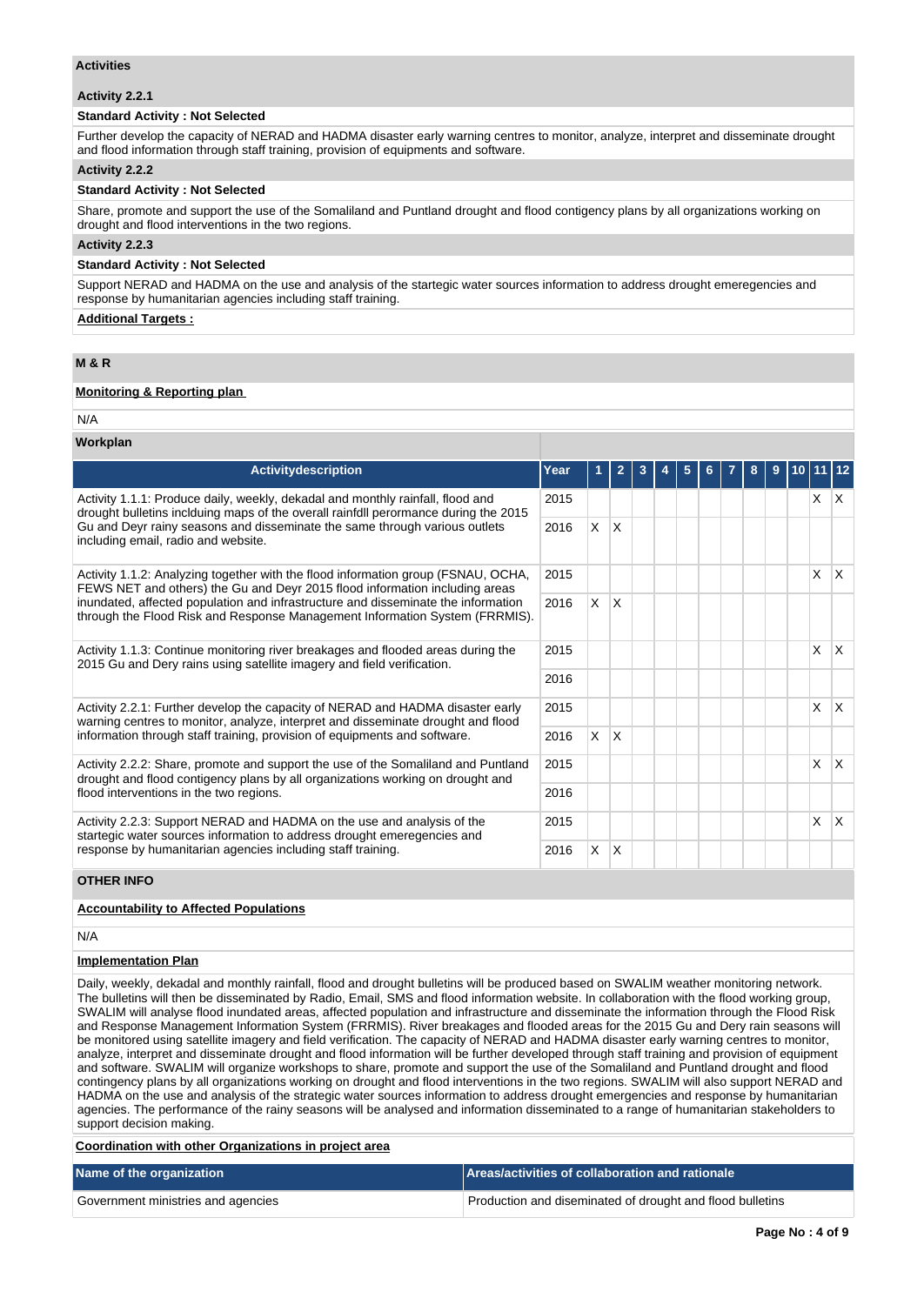| <b>OCHA</b>                        | Application of drought and flood contigency plans         |
|------------------------------------|-----------------------------------------------------------|
| Flood information group (FSNAU     | Flood information generation and verification             |
| Government ministries and agencies | Production and diseminated of drought and flood bulletins |
| <b>OCHA</b>                        | Application of drought and flood contigency plans         |
| Flood information group (FSNAU     | Flood information generation and verification             |
|                                    |                                                           |

# **Environment Marker Of The Project**

## **Gender Marker Of The Project**

2a- The project is designed to contribute significantly to gender equality

## **Justify Chosen Gender Marker Code**

Women and men will be involved throughout project implementation and equal representation will be ensured. Field data collection in Somalia is difficult and requires extensive and long travel distances with teams in many cases spent the nights away from their families. Given the Somali culture, participation of women in data collection or filed verification is not foreseen by the project; however, most of the information dissemination, training and awareness creation activities will involve farmer women and men and those who are directly affected by floods and droughts. The SWALIM remote sensing unit that will carry out the analysis and produce and update the river breakage maps is completely managed and run by four professional women who will support the project in the training activities and transfer of skills to Somali men and women. The project will ensure all data collected is disaggregated according to gender. Analysis of the population affected by flooding will separate he number of men, women , boys and girls affetected. When promoting the use of the Somaliland and Puntland contigency plan, organization undertaking interventions will be encouraged to dissegrate the population into men, women, boys and girls.

#### **Protection Mainstreaming**

#### **Country Specific Information**

**Safety and Security** 

#### **Access**

#### **BUDGET**

| -----          |                                   |           |                     |      |                                          |                                    |                   |
|----------------|-----------------------------------|-----------|---------------------|------|------------------------------------------|------------------------------------|-------------------|
| Code           | <b>Budget Line Description</b>    |           | D / S Quantity Unit | cost | <b>Duration</b><br><b>Recurran</b><br>ce | $\frac{9}{6}$<br>charged<br>to CHF | <b>Total Cost</b> |
|                | 1. Supplies (materials and goods) |           |                     |      |                                          |                                    |                   |
| <b>NA</b>      | <b>NA</b>                         | <b>NA</b> | $\mathbf 0$         | 0.00 | 0                                        | $\pmb{0}$                          | 0.00              |
|                | <b>NA</b>                         |           |                     |      |                                          |                                    |                   |
|                | <b>Section Total</b>              |           |                     |      |                                          |                                    | 0.00              |
|                | 2. Transport and Storage          |           |                     |      |                                          |                                    |                   |
| <b>NA</b>      | <b>NA</b>                         | <b>NA</b> | 0                   | 0.00 | 0                                        | $\mathbf 0$                        | 0.00              |
|                | <b>NA</b>                         |           |                     |      |                                          |                                    |                   |
|                | <b>Section Total</b>              |           |                     |      |                                          |                                    | 0.00              |
|                | 3. International Staff            |           |                     |      |                                          |                                    |                   |
| <b>NA</b>      | <b>NA</b>                         | <b>NA</b> | $\mathbf 0$         | 0.00 | 0                                        | $\pmb{0}$                          | 0.00              |
|                | <b>NA</b>                         |           |                     |      |                                          |                                    |                   |
|                | <b>Section Total</b>              |           |                     |      |                                          |                                    | 0.00              |
| 4. Local Staff |                                   |           |                     |      |                                          |                                    |                   |
| <b>NA</b>      | <b>NA</b>                         | <b>NA</b> | 0                   | 0.00 | 0                                        | $\pmb{0}$                          | 0.00              |
|                | <b>NA</b>                         |           |                     |      |                                          |                                    |                   |
|                | <b>Section Total</b>              |           |                     |      |                                          |                                    | 0.00              |
|                |                                   |           |                     |      |                                          |                                    |                   |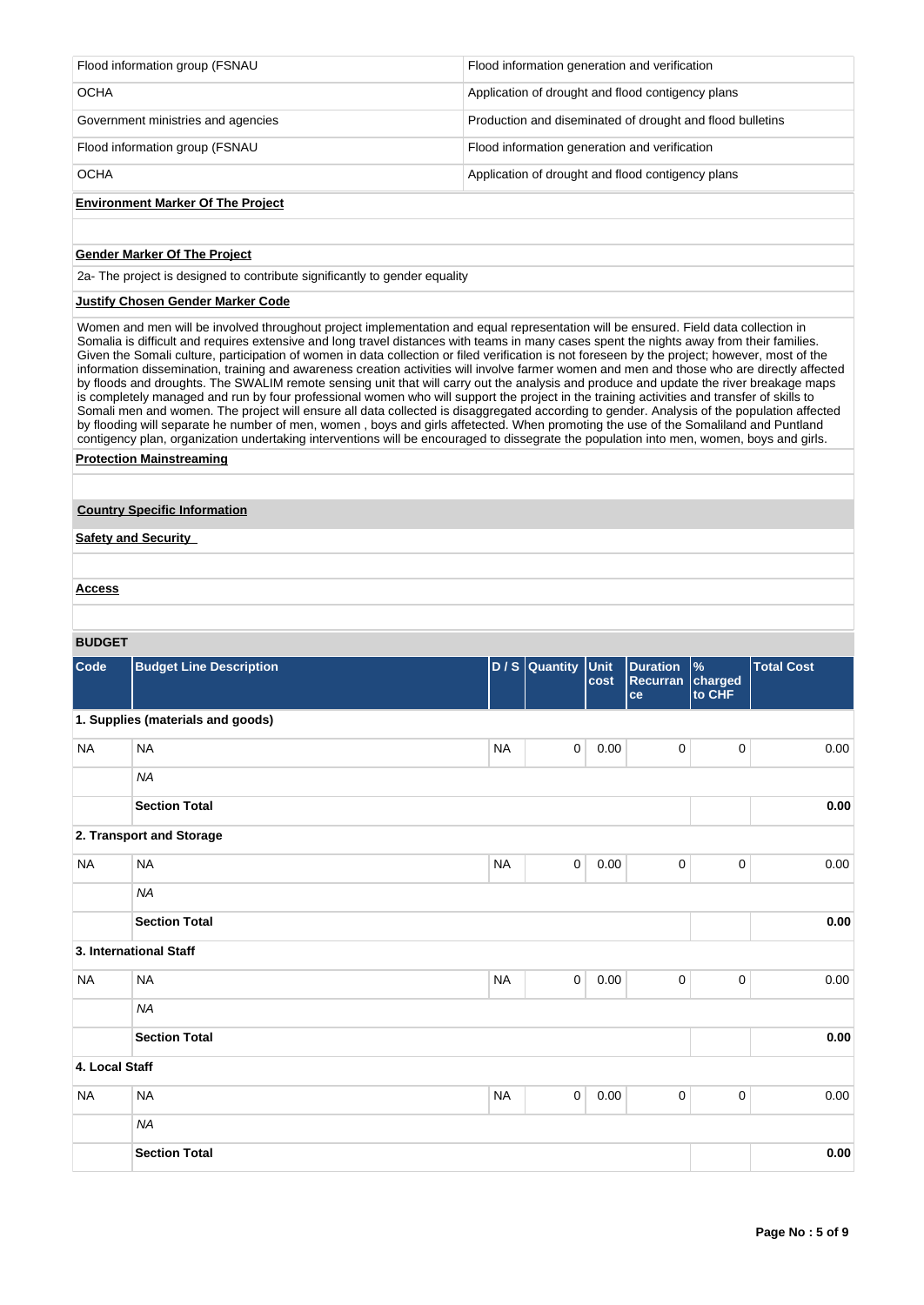|                | 5. Training of Counterparts                                  |           |             |          |                     |           |            |
|----------------|--------------------------------------------------------------|-----------|-------------|----------|---------------------|-----------|------------|
| <b>NA</b>      | <b>NA</b>                                                    | <b>NA</b> | 0           | 0.00     | 0                   | $\pmb{0}$ | 0.00       |
|                | <b>NA</b>                                                    |           |             |          |                     |           |            |
|                | <b>Section Total</b>                                         |           |             |          |                     |           | 0.00       |
|                | 6. Contracts (with implementing partners)                    |           |             |          |                     |           |            |
| <b>NA</b>      | <b>NA</b>                                                    | <b>NA</b> | 0           | 0.00     | 0                   | $\pmb{0}$ | 0.00       |
|                | <b>NA</b>                                                    |           |             |          |                     |           |            |
|                | <b>Section Total</b>                                         |           |             |          |                     |           | 0.00       |
|                | 7. Other Direct Costs                                        |           |             |          |                     |           |            |
| <b>NA</b>      | <b>NA</b>                                                    | <b>NA</b> | $\pmb{0}$   | 0.00     | 0                   | $\pmb{0}$ | 0.00       |
|                | <b>NA</b>                                                    |           |             |          |                     |           |            |
|                | <b>Section Total</b>                                         |           |             |          |                     |           | $0.00\,$   |
|                | 8. Indirect Costs                                            |           |             |          |                     |           |            |
| <b>NA</b>      | <b>NA</b>                                                    | <b>NA</b> | 0           | 0.00     | 0                   | $\pmb{0}$ | 0.00       |
|                | <b>NA</b>                                                    |           |             |          |                     |           |            |
|                | <b>Section Total</b>                                         |           |             |          |                     |           | $0.00\,$   |
|                | 11. A:1 Staff and Other Personnel Costs: International Staff |           |             |          |                     |           |            |
| <b>NA</b>      | <b>NA</b>                                                    | <b>NA</b> | 0           | 0.00     | 0                   | $\pmb{0}$ | 0.00       |
|                | <b>NA</b>                                                    |           |             |          |                     |           |            |
|                | <b>Section Total</b>                                         |           |             |          |                     |           | 0.00       |
|                | 12. A:1 Staff and Other Personnel Costs: Local Staff         |           |             |          |                     |           |            |
| <b>NA</b>      | <b>NA</b>                                                    | <b>NA</b> | 0           | 0.00     | $\mathsf 0$         | $\pmb{0}$ | 0.00       |
|                | <b>NA</b>                                                    |           |             |          |                     |           |            |
|                | <b>Section Total</b>                                         |           |             |          |                     |           | 0.00       |
|                | 13. B:2 Supplies, Commodities, Materials                     |           |             |          |                     |           |            |
| <b>NA</b>      | <b>NA</b>                                                    | <b>NA</b> | $\mathbf 0$ | $0.00\,$ | 0                   | $\pmb{0}$ | 0.00       |
|                | <b>NA</b>                                                    |           |             |          |                     |           |            |
|                | <b>Section Total</b>                                         |           |             |          |                     |           | 0.00       |
|                | 14. C:3 Equipment                                            |           |             |          |                     |           |            |
| <b>NA</b>      | <b>NA</b>                                                    | <b>NA</b> | $\mathbf 0$ | $0.00\,$ | $\mathsf 0$         | $\pmb{0}$ | 0.00       |
|                | <b>NA</b>                                                    |           |             |          |                     |           |            |
|                | <b>Section Total</b>                                         |           |             |          |                     |           | $0.00\,$   |
|                | 15. D:4 Contractual Services                                 |           |             |          |                     |           |            |
| <b>NA</b>      | <b>NA</b>                                                    | $\sf NA$  | $\mathbf 0$ | $0.00\,$ | $\mathsf 0$         | $\pmb{0}$ | 0.00       |
|                | <b>NA</b>                                                    |           |             |          |                     |           |            |
|                | <b>Section Total</b>                                         |           |             |          |                     |           | $\bf 0.00$ |
| 16. E:5 Travel |                                                              |           |             |          |                     |           |            |
| <b>NA</b>      | <b>NA</b>                                                    | <b>NA</b> | $\mathsf 0$ | $0.00\,$ | $\mathsf{O}\xspace$ | $\pmb{0}$ | 0.00       |
|                | <b>NA</b>                                                    |           |             |          |                     |           |            |
|                | <b>Section Total</b>                                         |           |             |          |                     |           | $\bf 0.00$ |
|                |                                                              |           |             |          |                     |           |            |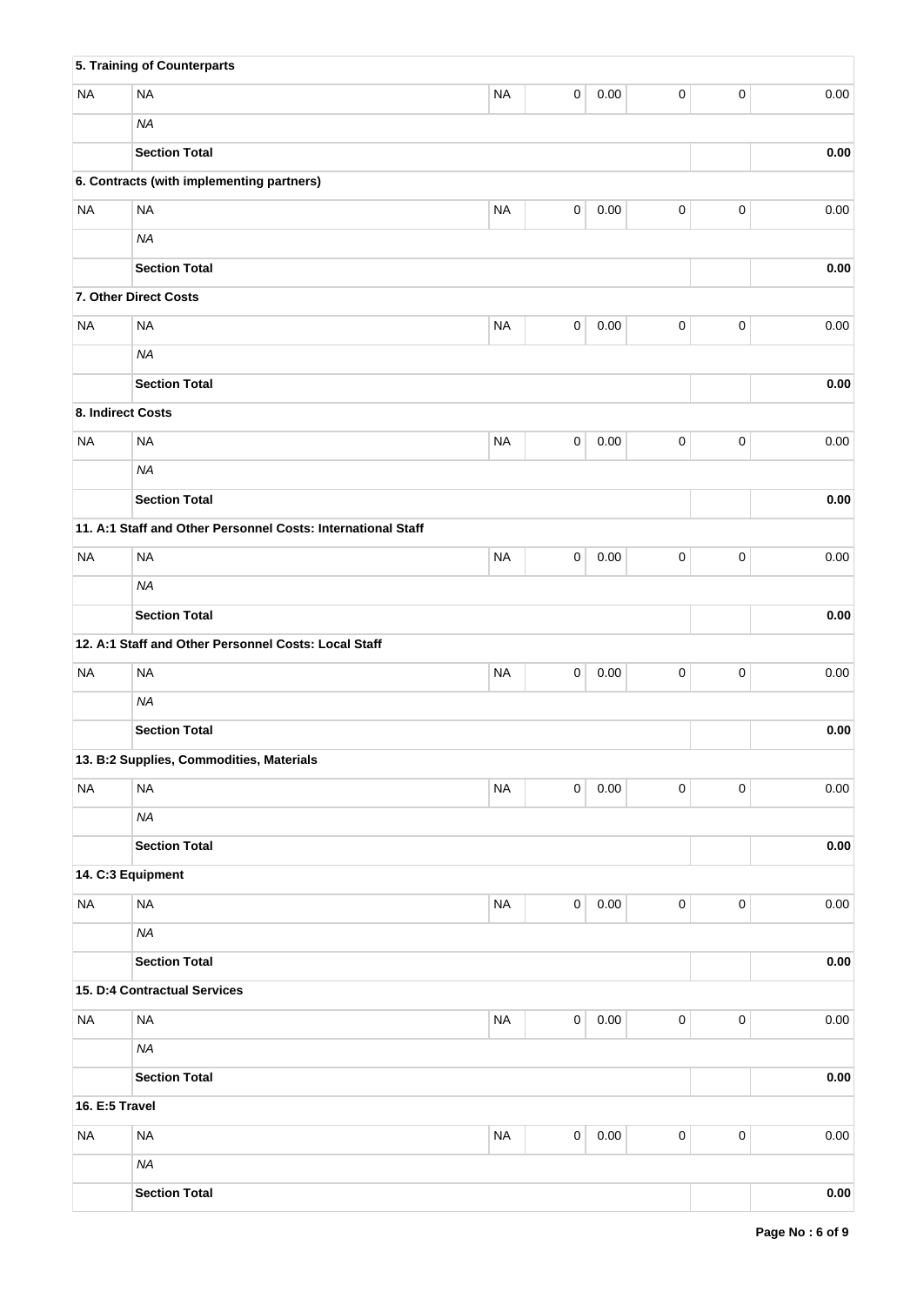|           | 17. F:6 Transfers and Grants to Counterparts                                                                                                                                                                                                                                                                                                                                                                |           |   |                        |      |          |           |
|-----------|-------------------------------------------------------------------------------------------------------------------------------------------------------------------------------------------------------------------------------------------------------------------------------------------------------------------------------------------------------------------------------------------------------------|-----------|---|------------------------|------|----------|-----------|
| <b>NA</b> | <b>NA</b>                                                                                                                                                                                                                                                                                                                                                                                                   | <b>NA</b> | 0 | 0.00                   | 0    | $\Omega$ | 0.00      |
|           | <b>NA</b>                                                                                                                                                                                                                                                                                                                                                                                                   |           |   |                        |      |          |           |
|           | <b>Section Total</b>                                                                                                                                                                                                                                                                                                                                                                                        |           |   |                        |      |          | 0.00      |
|           | 18. G:7 General Operating and Other Direct Costs                                                                                                                                                                                                                                                                                                                                                            |           |   |                        |      |          |           |
| NA.       | NA                                                                                                                                                                                                                                                                                                                                                                                                          | <b>NA</b> | 0 | 0.00                   | 0    | 0        | 0.00      |
|           | ΝA                                                                                                                                                                                                                                                                                                                                                                                                          |           |   |                        |      |          |           |
|           | <b>Section Total</b>                                                                                                                                                                                                                                                                                                                                                                                        |           |   |                        |      |          | 0.00      |
|           | 19. H.8 Indirect Programme Support Costs                                                                                                                                                                                                                                                                                                                                                                    |           |   |                        |      |          |           |
| <b>NA</b> | <b>NA</b>                                                                                                                                                                                                                                                                                                                                                                                                   | <b>NA</b> | 0 | 0.00                   | 0    | $\Omega$ | 0.00      |
|           | ΝA                                                                                                                                                                                                                                                                                                                                                                                                          |           |   |                        |      |          |           |
|           | <b>Section Total</b>                                                                                                                                                                                                                                                                                                                                                                                        |           |   |                        |      |          | 0.00      |
|           | 20. Staff and Other Personnel Costs                                                                                                                                                                                                                                                                                                                                                                         |           |   |                        |      |          |           |
| 1.1       | 1.1.1 Water Resources Team Leader (Hydrologist)                                                                                                                                                                                                                                                                                                                                                             | D         |   | $1 \mid 10,00$<br>0.00 | 2    | 100.00   | 20,000.00 |
|           | (A:1 Staff and Other Personnel Costs: International Staff) The Water resources Team Leader will take the overall lead and<br>oversee implementation of the all activities under this project (TimeUnit: Months)                                                                                                                                                                                             |           |   |                        |      |          |           |
| 1.2       | 1.1.2 Operational Finance and Budget Holder Officer                                                                                                                                                                                                                                                                                                                                                         | D         |   | $1 \mid 7,500$         | 2    | 100.00   | 15,000.00 |
|           | (A:1 Staff and Other Personnel Costs: International Staff) The operational finance and budget holder will control the operations<br>and finances of the project including procurements, field expenses etc. (TimeUnit: Months)                                                                                                                                                                              |           |   | .00                    |      |          |           |
| 1.3       | 1.2.1 National Consultant-Hydrologist                                                                                                                                                                                                                                                                                                                                                                       | D         |   | $1 \mid 3,000$<br>.00  | 4    | 100.00   | 12,000.00 |
|           | (A:1 Staff and Other Personnel Costs: Local Staff) Thy hydrologist will be involved in organizing and supervising field data<br>collection, analysis and reporting, under the overall supervision of the water resources team leader. The cost is only salary and<br>does not include social security, medical and life insurance and hazard pay (TimeUnit: Months)                                         |           |   |                        |      |          |           |
| 1.4       | 1.2.2 National Consultant-GIS Officer                                                                                                                                                                                                                                                                                                                                                                       | D         |   | $1 \mid 3,000$<br>.00  | 4    | 100.00   | 12,000.00 |
|           | (A:1 Staff and Other Personnel Costs: Local Staff) GIS officer will do all the mapping and spatial data analysis for the project. The<br>cost is only salary and does not include social security, medical and life insurance and hazard pay (TimeUnit: Months)                                                                                                                                             |           |   |                        |      |          |           |
| 1.5       | 1.2.3 National Consultant-IT Officer                                                                                                                                                                                                                                                                                                                                                                        | D         |   | $1 \mid 3,000$<br>.00  | 4    | 100.00   | 12,000.00 |
|           | (A:1 Staff and Other Personnel Costs: Local Staff) IT offeicer will be engaged in setting up, updating and maintaining the systems<br>for data collection and analysis. The cost is only salary and does not include social security, medical and life insurance and<br>hazard pay (TimeUnit: Months)                                                                                                       |           |   |                        |      |          |           |
| 1.6       | 1.2.4 National Consultant-Operations Assistant                                                                                                                                                                                                                                                                                                                                                              | D         |   | $1 \mid 2,500$<br>.00  | 4    | 100.00   | 10,000.00 |
|           | (A:1 Staff and Other Personnel Costs: Local Staff) Operations assistant will be involved in organising all logistics for the project,<br>especially for the field mission under the guidance and supervision of the Operational Finance and Budget Holder officer. The<br>cost is only salary and does not include social security, medical and life insurance and hazard pay (TimeUnit: Months)            |           |   |                        |      |          |           |
| 1.7       | 1.2.5 Drought / flood management expert                                                                                                                                                                                                                                                                                                                                                                     | D         |   | $1 \mid 3,000$<br>.00  | 3    | 100.00   | 9,000.00  |
|           | (A:1 Staff and Other Personnel Costs: Local Staff) The drought and flood expert will incorporate the data collected into the field<br>into existing SWALIM flood and drought systems, and develope related products for dissemination to the disaster management<br>agencies. The cost is only salary and does not include social security, medical and life insurance and hazard pay (TimeUnit:<br>Months) |           |   |                        |      |          |           |
|           | <b>Section Total</b>                                                                                                                                                                                                                                                                                                                                                                                        |           |   |                        |      |          | 90,000.00 |
|           | 21. Supplies, Commodities, Materials                                                                                                                                                                                                                                                                                                                                                                        |           |   |                        |      |          |           |
| 2.1       | 2.1.1 Satellite imagery for Gu and Dery analysis                                                                                                                                                                                                                                                                                                                                                            | D         |   | $1 \mid 25.00$         | 2000 | 100.00   | 50,000.00 |
|           | High resolution satellite images will be procured for monitoring floods and river breakages over the Gu and Dyer rainy seasons.<br>The total imagery coverage is 2,000 square kilometers. (TimeUnit: Sq Km)                                                                                                                                                                                                 |           |   |                        |      |          |           |
| 2.2       | 2.1.2 Stationary and office supplies including government<br>institutions                                                                                                                                                                                                                                                                                                                                   | D         |   | $5 \mid 1,500$<br>.00  | 1    | 100.00   | 7,500.00  |
|           | This cost covers the SWALIM offices and the Somali disaster management agencies HADMA and NERAD, who will be supported<br>to run the disaster early warning centres through provision of stationery and office supplies as per the attached BOQ. (TimeUnit:<br>No)                                                                                                                                          |           |   |                        |      |          |           |
|           | <b>Section Total</b>                                                                                                                                                                                                                                                                                                                                                                                        |           |   |                        |      |          | 57,500.00 |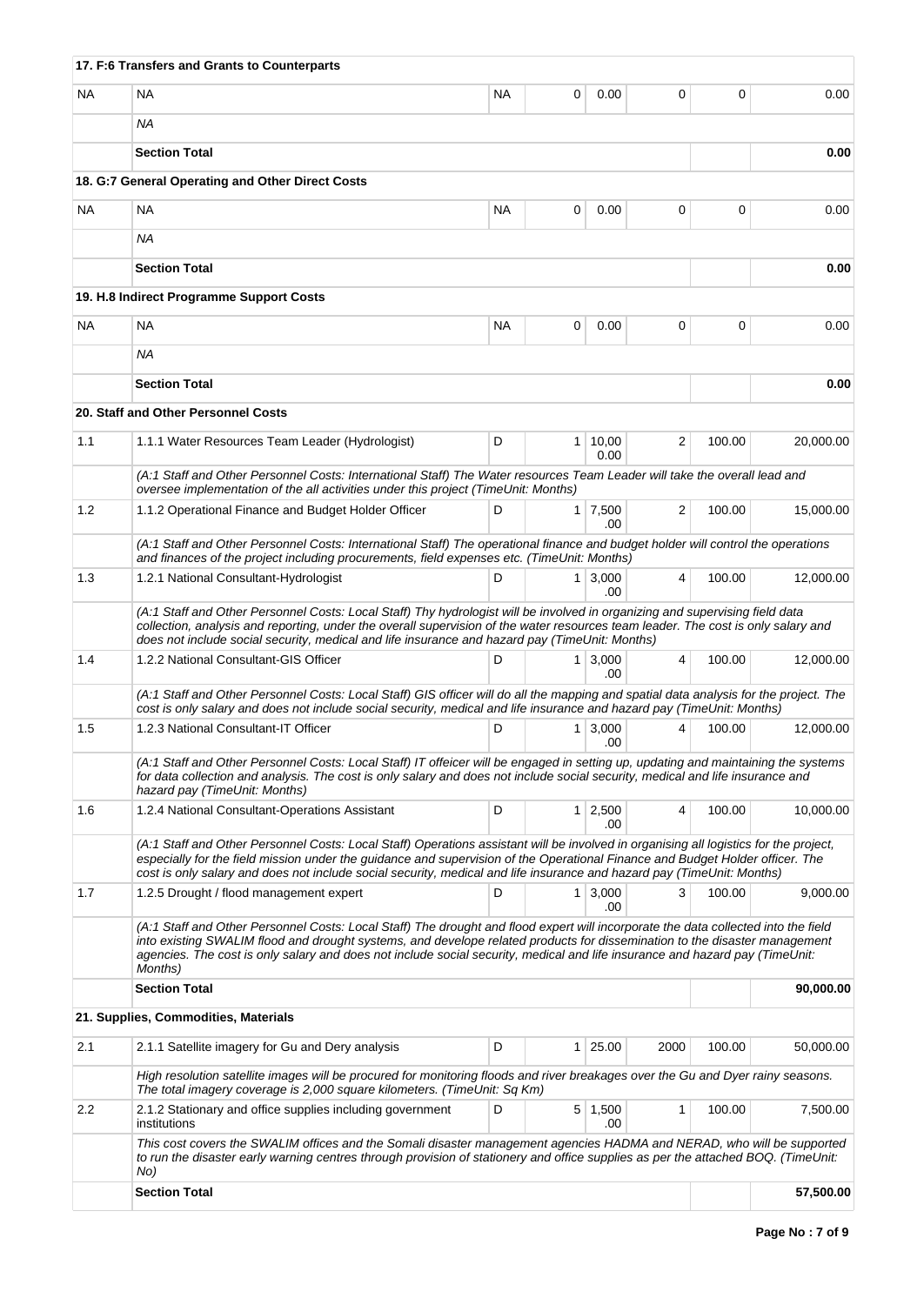| 22. Equipment |                                                                                                                                                |   |                 |                       |                |        |           |
|---------------|------------------------------------------------------------------------------------------------------------------------------------------------|---|-----------------|-----------------------|----------------|--------|-----------|
| 3.1           | 3.1.1 NERAD & HADMA Drought / Flood monitoring equipment   D                                                                                   |   |                 | $2 \mid 7,500$<br>.00 | 1              | 100.00 | 15,000.00 |
|               | BOQ attached (TimeUnit: Month)                                                                                                                 |   |                 |                       |                |        |           |
| 3.2           | 3.1.2 NERAD & HADMA Computing equipment                                                                                                        | D |                 | 2 6,000<br>.00        | $\mathbf{1}$   | 100.00 | 12,000.00 |
|               | <b>BOQ</b> attached (TimeUnit: Month)                                                                                                          |   |                 |                       |                |        |           |
| 3.3           | 3.1.3 NERAD & HADMA Data analysis and presentation<br>software                                                                                 | D |                 | $2 \mid 2,500$<br>.00 | 1              | 100.00 | 5,000.00  |
|               | <b>BOQ</b> attached (TimeUnit: Month)                                                                                                          |   |                 |                       |                |        |           |
|               | <b>Section Total</b>                                                                                                                           |   |                 |                       |                |        | 32,000.00 |
|               | <b>23. Contractual Services</b>                                                                                                                |   |                 |                       |                |        |           |
| 4.1           | 4.1.1 Field data collection - Flood area verification                                                                                          | D | 10 <sup>1</sup> | 120.0<br>$\Omega$     | 10             | 100.00 | 12,000.00 |
|               | This cost covers floods and droughts field data collection through a contract (LOU) with the implementing partners. (TimeUnit:<br>Field Visit) |   |                 |                       |                |        |           |
| 4.2           | 4.1.2 FRRIMS Training workshop in Mogadishu and Nairobi                                                                                        | D |                 | $1 \mid 2,500$<br>.00 | 3              | 100.00 | 7,500.00  |
|               | This covers the trainings on the SWALIM information systems.                                                                                   |   |                 |                       |                |        |           |
| 4.3           | 4.1.3 Drought and Flood contigency plans workshops -<br>Somaliland & Puntland                                                                  | D |                 | 2 2,000<br>.00        | $\overline{2}$ | 100.00 | 8,000.00  |
|               | Two workshops will be held in SL and PL for the dissemination of the flood and drought contigency plans for the two regions                    |   |                 |                       |                |        |           |
| 4.4           | 4.1.4 Bulk SMS software for dissemination of flood information                                                                                 | D |                 | $1 \mid 2,500$<br>.00 | $\mathbf{1}$   | 100.00 | 2,500.00  |
|               | <b>Section Total</b>                                                                                                                           |   |                 |                       |                |        | 30,000.00 |
| 24. Travel    |                                                                                                                                                |   |                 |                       |                |        |           |
| 5.1           | 5.1.1 Vehicle rent for field work                                                                                                              | D | 1 <sup>1</sup>  | 100.0<br>0            | 150            | 100.00 | 15,000.00 |
|               | Car hire for flood and drought field data collection (TimeUnit: Day)                                                                           |   |                 |                       |                |        |           |
| 5.2           | 5.1.2 Freight and transport                                                                                                                    | D |                 | $1 \mid 2,500$<br>.00 | $\overline{2}$ | 100.00 | 5,000.00  |
|               | (TimeUnit: No)                                                                                                                                 |   |                 |                       |                |        |           |
| 5.3           | 5.1.3 Perdeim and DSA                                                                                                                          | D | 10 <sup>1</sup> | 100.0<br>0            | 15             | 100.00 | 15,000.00 |
|               | (TimeUnit: Day)                                                                                                                                |   |                 |                       |                |        |           |
| 5.4           | 5.1.4 Air tickets                                                                                                                              | D |                 | $5 \mid 1,100$<br>.00 | 5              | 100.00 | 27,500.00 |
|               | Covers international travel, travel between Nairobi and Somalia, and travel within Somalia as per the attached BOQ (TimeUnit:<br>No)           |   |                 |                       |                |        |           |
|               | <b>Section Total</b>                                                                                                                           |   |                 |                       |                |        | 62,500.00 |
|               | 25. Transfers and Grants to Counterparts                                                                                                       |   |                 |                       |                |        |           |
| 6.1           | 6.1.1 Money vendor cost                                                                                                                        | D | 1 <sup>1</sup>  | 200.0<br>0            | 10             | 100.00 | 2,000.00  |
|               | (TimeUnit: No of transfers)                                                                                                                    |   |                 |                       |                |        |           |
|               | <b>Section Total</b>                                                                                                                           |   |                 |                       |                |        | 2,000.00  |
|               | 26. General Operating and Other Direct Costs                                                                                                   |   |                 |                       |                |        |           |
| 7.1           | 7.1.1 Security cost                                                                                                                            | D |                 | $1 \ 6,000$<br>.00    | 3              | 100.00 | 18,000.00 |
|               | Contribution to security for the Nairobi, Garowe, Hargeisa and Mogadishu offices (TimeUnit: Months)                                            |   |                 |                       |                |        |           |
| 7.2           | 7.1.2 Office Rent                                                                                                                              | D |                 | 1 9,300<br>.00        | 3              | 100.00 | 27,900.00 |
|               | Contribution to rent for the Nairobi, Garowe, Hargeisa and Mogadishu offices (TimeUnit: Month)                                                 |   |                 |                       |                |        |           |